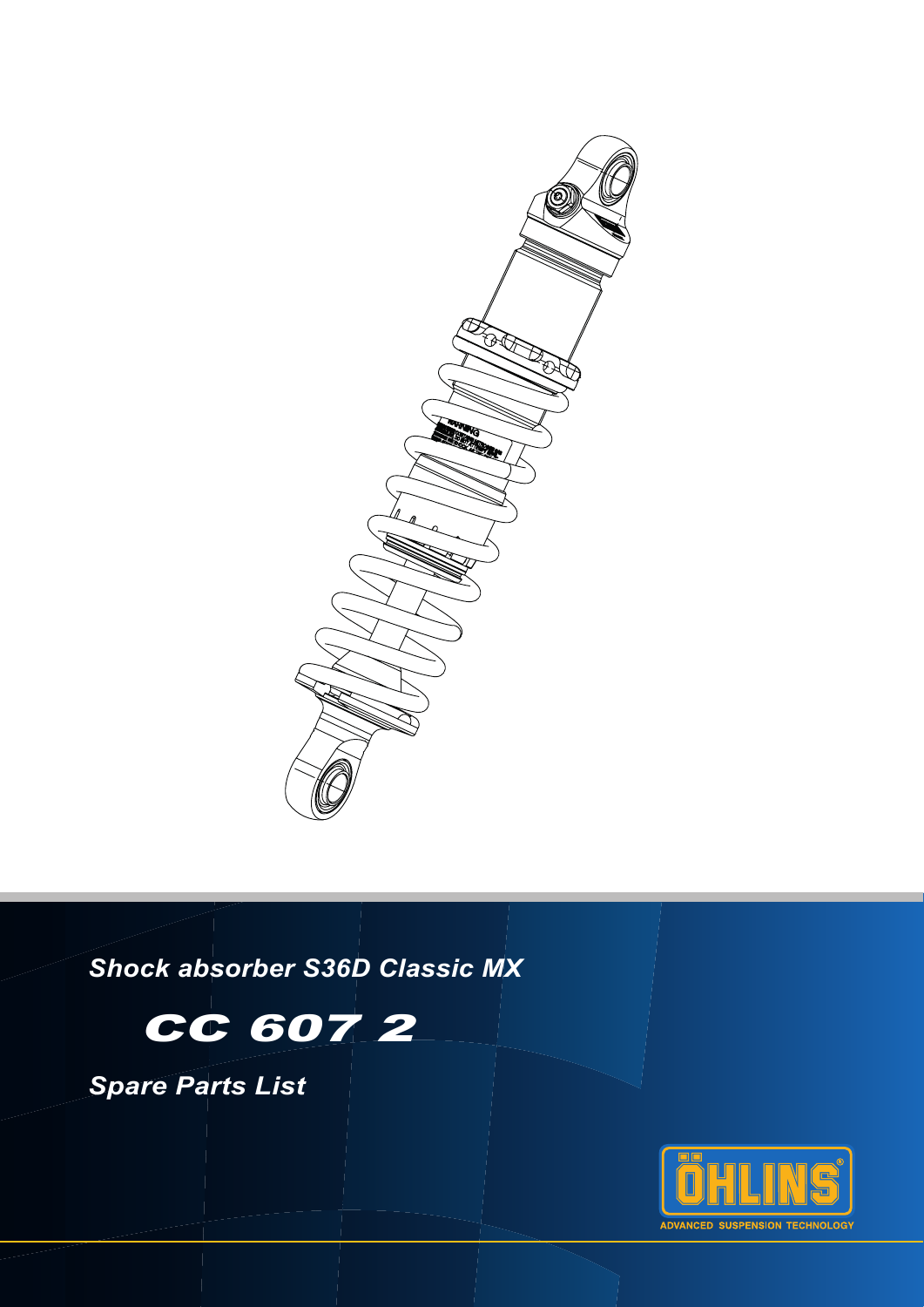# **SAFETY PRECAUTIONS**

## ⚠ **Warning!**

The shock absorber/front fork/steering damper is an important part of the vehicle and will affect the stability.

## ⚠ **Warning!**

After installing the Öhlins product, take a test ride at low speed to make sure your vehicle has maintained stability.

## ⚠ **Warning!**

Some of Öhlins products contain pressurized nitrogen gas (N<sub>2</sub>). Do not open, service or modify pressurized products without proper education (approved Öhlins dealer/distributor) and proper tools.

#### 1 **Note!**

Read and ensure you understand the information in this manual and other technical documents provided by Öhlins, before you use the product.

#### 1 **Note!**

Öhlins Racing AB can not be held responsible for any damage to the shock absorber/front fork/steering damper, vehicle, other property or injury to persons, if the instructions for mounting, usage and maintenance are not obeyed.

## ⚠ **Warning!**

If the suspension makes an abnormal noise, or the function is irregular, or if you notice any leakage from the product, stop the vehicle immediately and return the product to an Öhlins Service Centre.

## ⚠ **Warning!**

The product warranty shall only apply if the product has been operated and maintained in accordance with recommendations in this manual. If you have any questions regarding usage, service, inspection and/or maintenance contact Öhlins.

#### 1 **Note!**

When working with the Öhlins product, read the Vehicle Service Manual.

## ⚠ **Warning!**

This product was developed and designed exclusively for a specific vehicle model and shall only be installed on the intended vehicle model in its original condition as delivered from the vehicle manufacturer.

## **Contents**

## **SAFETY SYMBOLS**

In this manual, mounting instructions and other technical documents, important information concerning safety is distinguished by the following symbols:

#### $\wedge$

The Safety Alert Symbol means: Warning! Your safety is involved.

### ⚠ **Warning!**

The Warning Symbol means: Failure to follow warning instructions can result in severe or fatal injury to anyone working with, inspecting or using the shock absorber, or to bystanders.

## ✋ **Caution!**

The Caution Symbol means: Special precautions must be taken to avoid damage to the shock absorber.

## 1 **Note!**

The Note Symbol indicates information that is important regarding procedures.

© Öhlins Racing AB. All rights reserved. Any reprinting or unauthorized use without the written permission of Öhlins Racing AB is prohibited.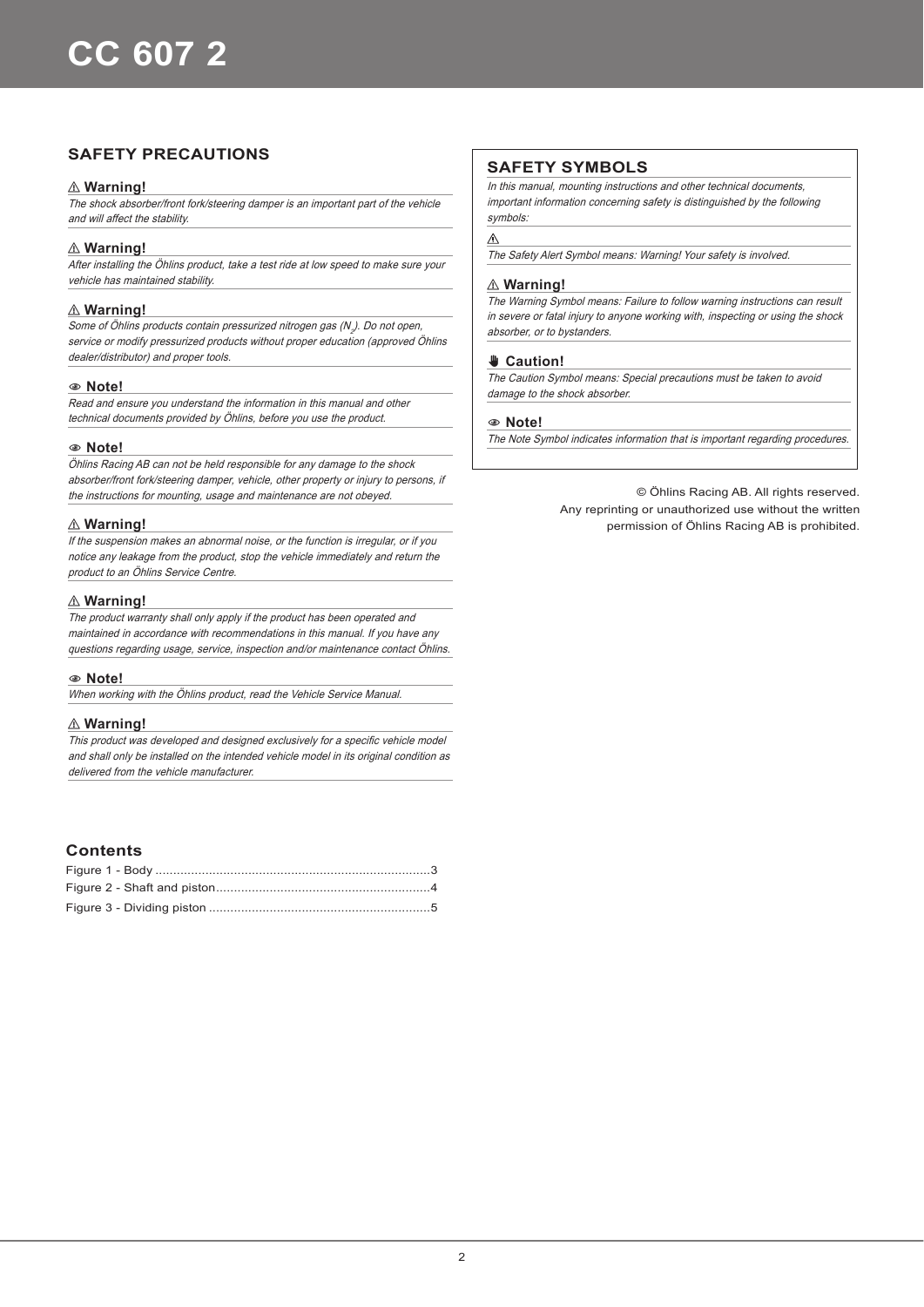# **CC 607 2**

**Figure 1 - Body**



| Pos      | Part No   | <b>Pcs</b>     | <b>Description</b>  | <b>Notes</b> |
|----------|-----------|----------------|---------------------|--------------|
| $1 - 1$  | 00124-15  | $\overline{1}$ | Rubber bushing      |              |
| $1 - 2$  | 00201-029 | $\mathbf{1}$   | Cylinder head       |              |
| $1 - 3$  | 00603-03  | $\overline{1}$ | Valve assy          |              |
| $1 - 4$  | 00604-01  | $\mathbf{1}$   | Rubber valve        |              |
| $1 - 5$  | 00338-07  | $\mathbf{1}$   | O-ring              |              |
| $1 - 6$  | 00605-03  | $\mathbf{1}$   | Valve               |              |
| $1 - 7$  | 00338-59  | $\mathbf{1}$   | O-ring              |              |
| $1 - 8$  | 01050-01  | $\mathbf{1}$   | Screw               |              |
| $1 - 9$  | 00338-02  | $\mathbf{1}$   | O-ring              |              |
| $1 - 10$ | 00300-02  | 1              | Cylinder tube       |              |
|          | 03281-02  | $\mathbf{1}$   | Sleeve              |              |
| $1 - 11$ | 00196-01  | $\overline{1}$ | Sticker "Warning"   |              |
|          | 60191-14  | $\mathbf{1}$   | Sticker "ÖHLINS"    |              |
| $1 - 12$ | 63065-02  | 1              | End cap 36/14 clear |              |
| $1 - 13$ | 00417-02  | $\mathbf{1}$   | Support sleeve,     |              |
| $1 - 14$ | 60155-02  | 1              | Lock nut            |              |
| $1 - 15$ | 60154-02  | $\mathbf{1}$   | Spring platform     |              |
| $1 - 16$ | 60480-50  | 1              | Spring              |              |
| $1 - 17$ | 03063-01  | $\mathbf{1}$   | Bump rubber         |              |
| $1 - 18$ | 00116-07  | 1              | Spring clip         |              |
| $1 - 19$ | 60220-31  | $\mathbf{1}$   | End eye             |              |
| $1 - 20$ | 60124-17  | 1              | Rubber bushing      |              |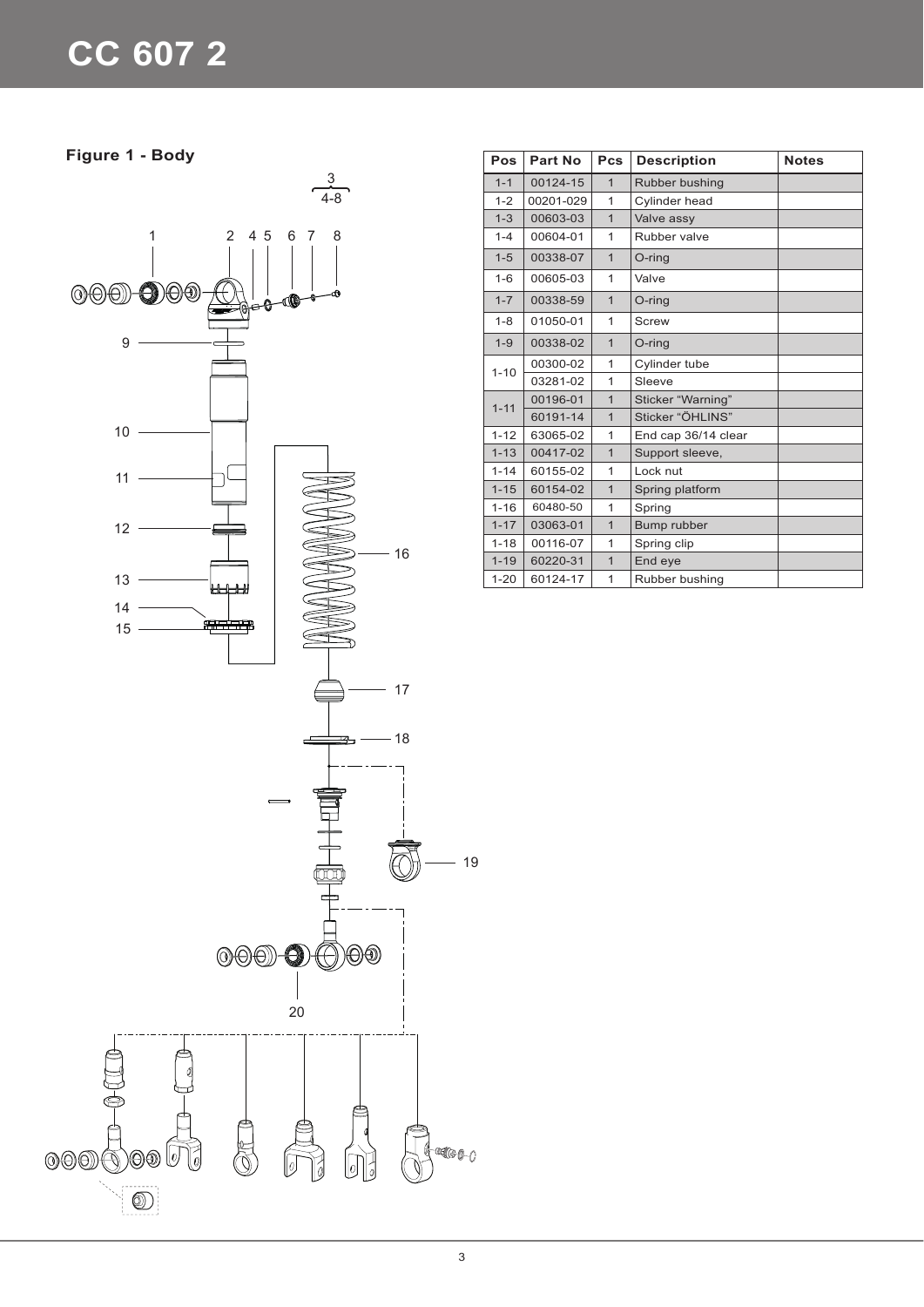**Figure 2 - Shaft and piston** 



| Pos      | Part No  | Pcs            | <b>Description</b>     | <b>Notes</b> |
|----------|----------|----------------|------------------------|--------------|
| $2 - 1$  | 00539-01 | $\mathbf{1}$   | Lock nut               |              |
| $2 - 2$  | 00519-07 | 1              | Stop washer            |              |
| $2 - 3$  | 03078-01 | $\overline{1}$ | Piston ring            |              |
| $2 - 4$  | 03377-40 | $\mathbf{1}$   | Piston                 |              |
| $2 - 5$  | 03068-01 | $\mathbf{1}$   | Valve stop             |              |
| $2 - 6$  | 03164-08 | 1              | Seal head assy         |              |
| $2 - 7$  | 03067-02 | $\overline{1}$ | Stop rubber            |              |
| $2 - 8$  | 04752-02 | $\mathbf{1}$   | Washer                 |              |
| $2 - 9$  | 04717-02 | $\mathbf{1}$   | Seal                   |              |
| $2 - 10$ | 01032-09 | $\mathbf{1}$   | Backup ring            |              |
| $2 - 11$ | 04729-02 | $\overline{1}$ | Shim                   |              |
| $2 - 12$ | 63064-03 | $\mathbf{1}$   | Seal head              |              |
| $2 - 13$ | 00338-09 | $\overline{1}$ | O-ring                 |              |
| $2 - 14$ | 01056-12 | $\mathbf{1}$   | <b>Bushing</b>         |              |
| $2 - 15$ | 03070-05 | $\mathbf{1}$   | Scraper                |              |
| $2 - 16$ | 00128-01 | $\mathbf{1}$   | Circlip                |              |
| $2 - 17$ | 60160-10 | $\mathbf{1}$   | jet 2.5                |              |
| $2 - 18$ | 01055-03 | $\mathbf{1}$   | Adjust. needle dia 4.0 |              |
| $2 - 19$ | 00338-14 | $\mathbf{1}$   | O-ring                 |              |
| $2 - 20$ | 00436-01 | $\mathbf{1}$   | Circlip                |              |
| $2 - 21$ | 03062-21 | $\mathbf{1}$   | Shaft                  |              |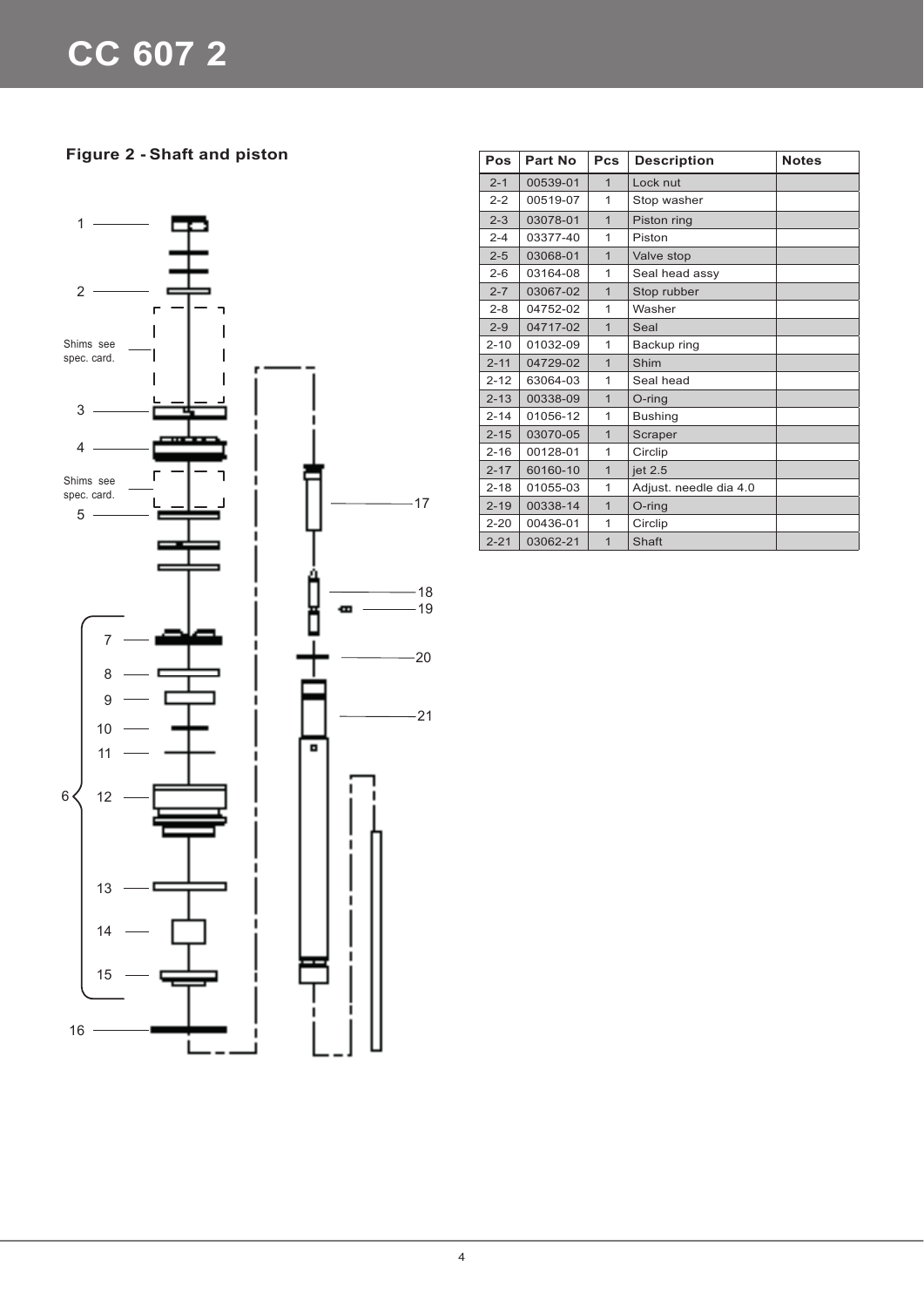**Figure 3 - Dividing piston** 



| <b>Pos</b> | <b>Part No</b> | <b>Pcs</b> | <b>Description</b> | <b>Notes</b> |
|------------|----------------|------------|--------------------|--------------|
| $3 - 1$    | 00382-26       | 1          | Screw              |              |
| $3-2$      | 00338-01       | 1          | O-ring             |              |
| $3 - 3$    | 00305-04       | 1          | Dividing piston    |              |
| $3 - 4$    | 00338-28       | 1          | O-ring             |              |
| $3 - 5$    | 03078-01       |            | Piston ring        |              |